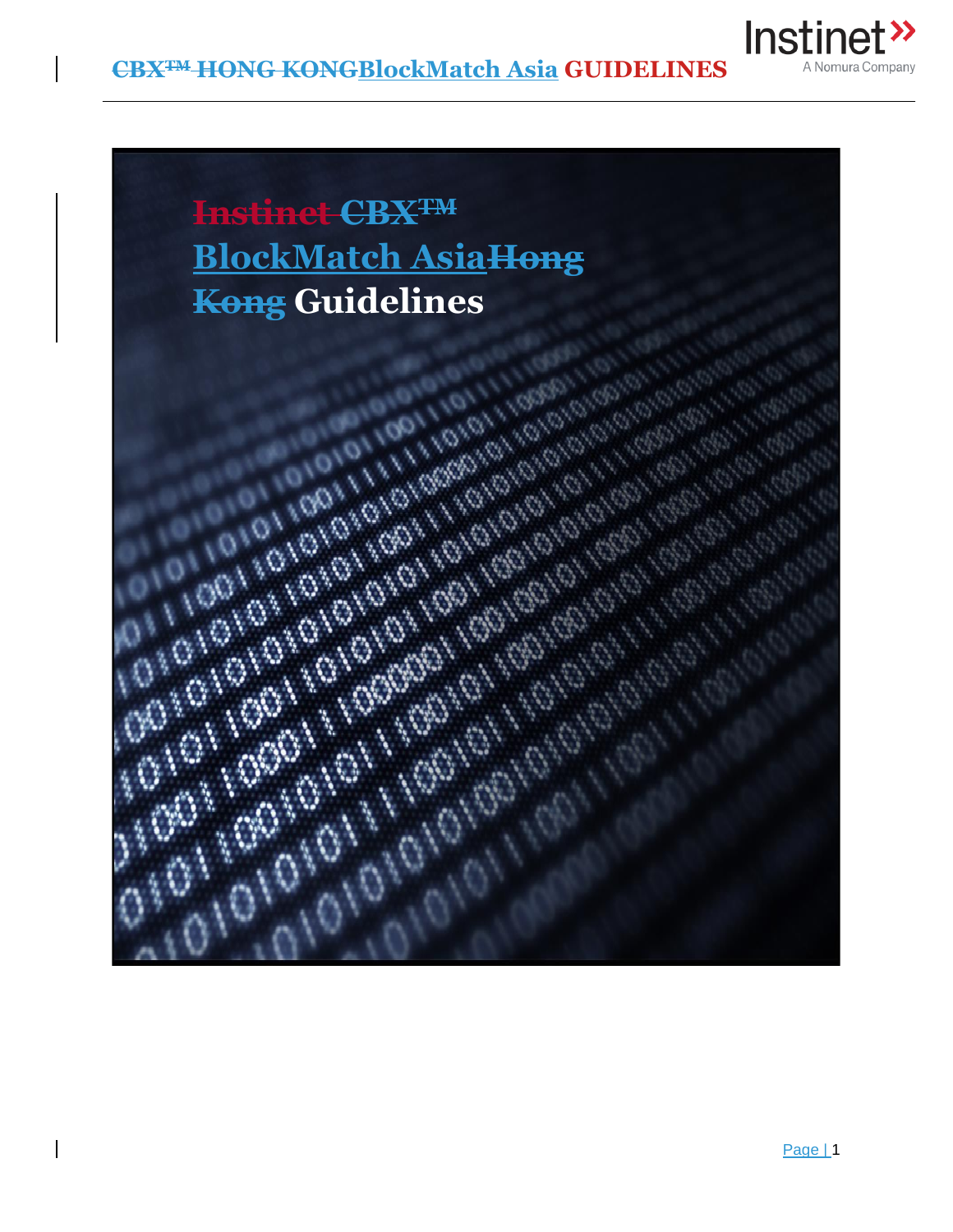SERTH HONG KONGBlock Match Asia GUIDELINES

# **Contents**

| 1.  |      |  |  |  |
|-----|------|--|--|--|
| 2.  |      |  |  |  |
| 3.  |      |  |  |  |
| 3.1 |      |  |  |  |
| 3.2 |      |  |  |  |
| 3.3 |      |  |  |  |
| 4.  |      |  |  |  |
| 5.  |      |  |  |  |
| 6.  |      |  |  |  |
| 6.1 |      |  |  |  |
| 6.2 |      |  |  |  |
| 6.3 |      |  |  |  |
| 7.  |      |  |  |  |
| 7.1 |      |  |  |  |
| 7.2 |      |  |  |  |
| 7.3 |      |  |  |  |
| 7.6 |      |  |  |  |
| 7.7 |      |  |  |  |
| 7.8 |      |  |  |  |
| 7.9 |      |  |  |  |
|     | 7.10 |  |  |  |
|     | 7.11 |  |  |  |
| 8.  |      |  |  |  |
| 8.1 |      |  |  |  |
| 8.2 |      |  |  |  |
| 8.3 |      |  |  |  |
| 8.4 |      |  |  |  |
| 8.5 |      |  |  |  |
| 9.  |      |  |  |  |
| 10. |      |  |  |  |
| 11. |      |  |  |  |
|     | 11.1 |  |  |  |
|     | 11.2 |  |  |  |
|     | 11.3 |  |  |  |
| 12. |      |  |  |  |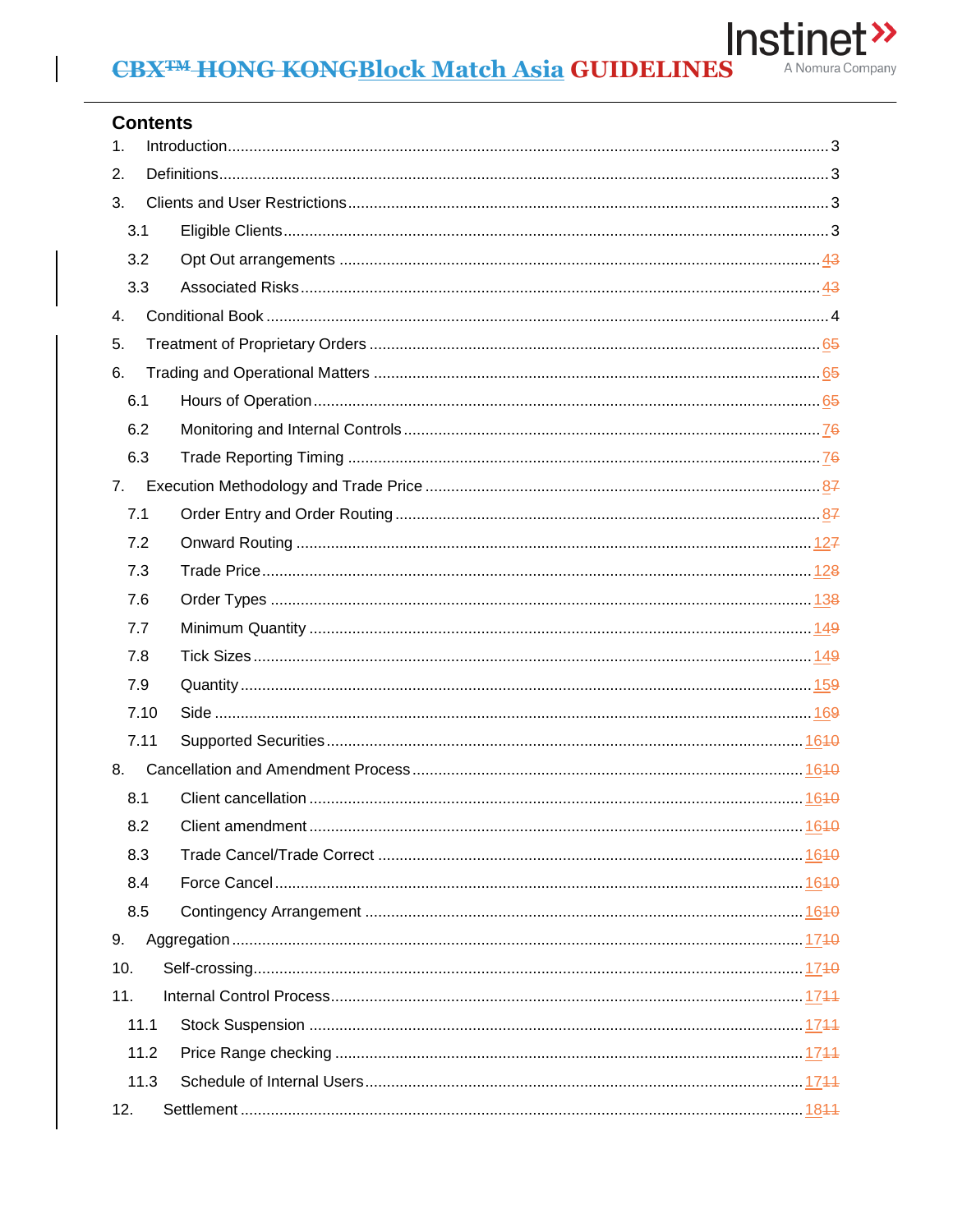# <span id="page-2-0"></span>**1. Introduction**

Instinet Pacific Limited ("Instinet") – CE No. ABB038 – operates an Alternative Liquidity ("ALP") for Hong Kong listed securities pursuant to its Securities and Futures Commission ("SFC")type Type 7 license under the brand name CBXTM-BlockMatch AsiaHong Kong("BlockMatch"); and is approved as a Recognised Market Operator ("RMO") by the Monetary Authority of Singapore (MAS) under the Securities and Futures Act (Cap. 289).

## ("CBX").

This document is Instinet's ALP guidelines Guidelines ("Guidelines") written to ensure Instinet's adherence to the SFC Paragraph 19 of the Code of Conduct for Persons Licensed by or Registered ("Paragraph 19") with the SFC ("the Code") and specifically Schedule 8 of the Code,; and;  $\overline{\phantom{a}}$ , MAS Guidelines on the Regulation of Markets and recognition conditions for Instinet's RMO's status.

## <span id="page-2-1"></span>**2. Definitions**

| a) "Alternative Liquidity Pool or ALP": is defined in Paragraph 19; |                                                         |
|---------------------------------------------------------------------|---------------------------------------------------------|
| a)b) "Conditional Orders"                                           | is defined as in Paragraph 4.1 of this document         |
| c) "Group of companies":                                            | shares the definition as in Part 1 of Schedule 1 of the |
|                                                                     | Securities and Futures Ordinance ("the SFO");           |
| b)d) "Firm up"                                                      | is as defined in Paragraph 4.3 of this document         |
| e)e) "Proprietary Order":                                           | is as defined in Paragraph 19;                          |
| $\frac{d}{f}$ "Qualified Investor":                                 | is as defined in Paragraph 19;                          |
| <del>e)</del> g)"User":                                             | is as defined in Paragraph 19.                          |
|                                                                     |                                                         |

## <span id="page-2-3"></span><span id="page-2-2"></span>**3. Clients and User Restrictions**

## **3.1 Eligible Clients**

Only "Qualified Investors" are able to trade in CBXBlockMatch, subject to approval and acceptance of this Guide and the Terms of Business. Orders from clients who are not authorised to trade are rejected. Clients must also ensure that their underlying clients are Qualified Investors. In respect of investors in Singapore, Instinet shall only allow professional, accredited investors and expert investors to trade directly on its organised markets.

Instinet reserves the right to limit access to or prohibit the use of CBX-BlockMatch at its own discretion.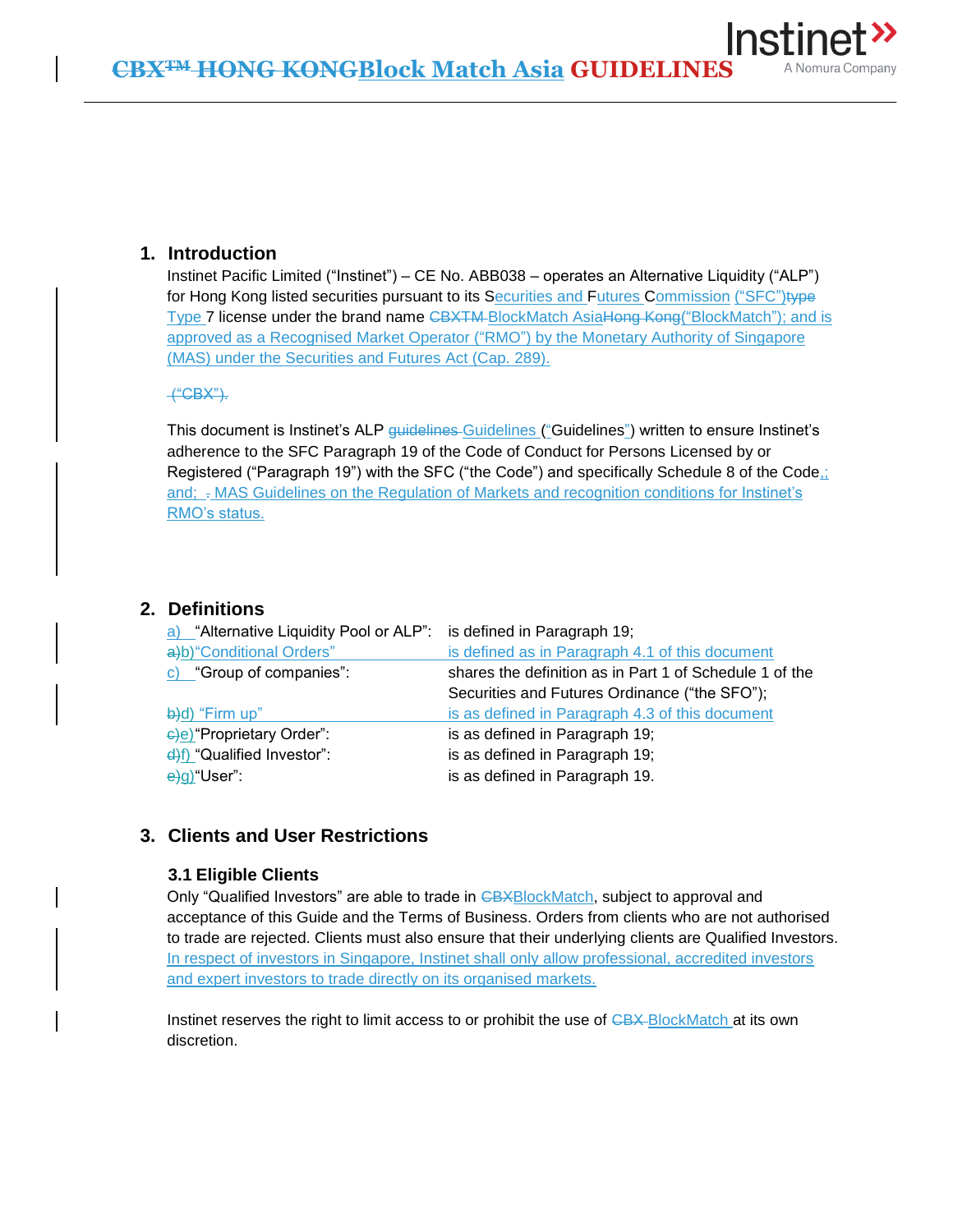#### <span id="page-3-0"></span>**3.2 Opt Out arrangements**

Clients' configurations can easily be changed to opt-out of interaction with BlockMatch and requests should be directed to your Instinet relationship manager.

deny the client access to CBX should they prefer not to interact with dark liquidity. Please contact your coverage trader for that change.Clients can use Counterparty Selection functionality to tailor interaction with specific profiles of counterparty. A description of Counterparty Selection is found at 7.5, and requests can also be directed to your Instinet relationship manager.

Instine:

## <span id="page-3-1"></span>**3.3 Associated Risks**

Given the agency nature of Instinet's business there are limited risks of which the client should be aware. Instinet is keen to ensure that the CBX-BlockMatch product is valued by all clients, and, as such, we we provide access to a wide spectrum of liquidity, and clients can choose to opt out of interaction with particular types of counterparty. only allow institutional clients to directly post liquidity into the pool. Instinet does not allow "high frequency traders", "market makers", or other liquidity providers to access the ALP. In particular, users who do not wish to interact with liquidity providers can use Counterparty Selection functionality as set out at 7.5, and in addition can use minimum quantity to filter out smaller orders.

Instinet receives price feeds from Stock Exchange of Hong Kong<sup>1</sup> ("SEHK"), or other market data vendors we consider reliable. In exceptional circumstances pricing information may be delayed due to reasons beyond Instinet's control, which may result in orders being matched in BlockMatchCBX outside the prevailing best bid and ask on SEHK.

Conditional orders as described in paragraph 4.1 are non-binding and therefore may not result in an execution. To mitigate this, Instinet monitors patterns of client behaviour and system usage as described in paragraph 4..

# <span id="page-3-2"></span>**4. Conditional Book**

#### **4.1 Conditional Orders**

A non -binding order which is submitted to the CBXBlockmatch Conditional bBook. Upon CBXBlockMatch identifying matchable contra liquidity, the order submitter receives an electronic message request ("inotification") from BlockMatchCBX to send a firm order for execution in the BlockMatchCBX Limit Crossing Book. -

## **4.2 Conditional Book**

The Conditional Book holds conditional orders and manages the identification and notification of contra liquidity. Conditional orders are pegged to the mid-point of the exchange best bid/offer,

l <sup>1</sup> Owned and operated by Hong Kong Exchanges and Clearing Limited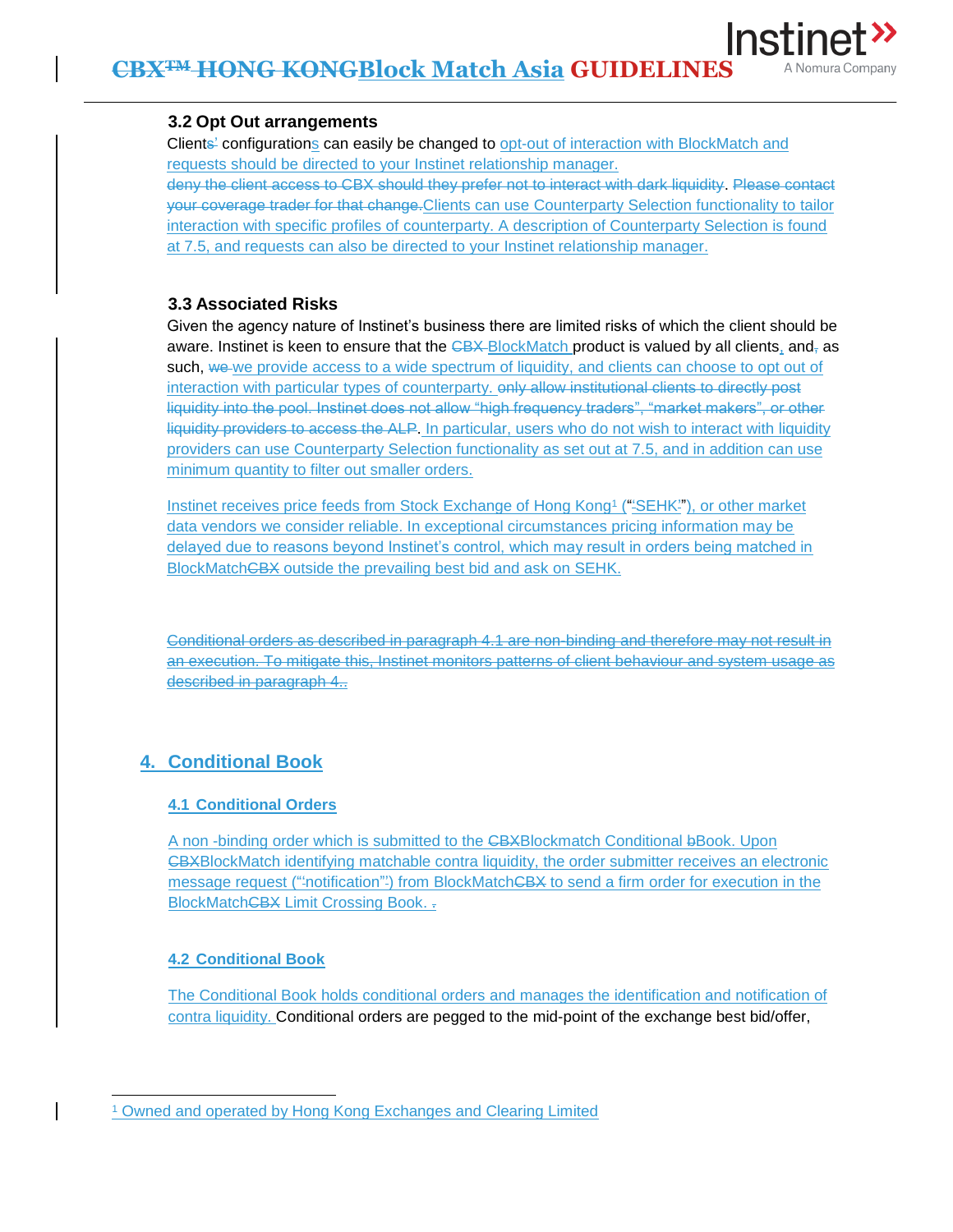and are therefore prioritised by size, time. No matching takes place within the Conditional Book and all firmed up orders are executed within the BlockMatchCBX Limit Crossing Book.

Inetine

#### **4.3 Firm Up**

In the event the Conditional Book identifies potential contra side interest, users will receive notification of the potential trading opportunity with an invitation to firm up. The notification displays symbol and the users own size and side, however does not display anysize, price details of the contra order or identity of the counterparty. Unmarketable conditional orders, or orders which cannot meet a contra order's minimum quantity requirements are not eligible to receive a notification message.

#### **4.4 Response Timeframe and Matching Priority**

Responses to a notification message must be received Users have with X-2 seconds to respond to a notification message and seconds by sending a firm order to the BlockMatchCBX Limit Crossing Book. All orders injected into the BlockMatchCBX Limit Crossing Book-, are matched on a price, size, time basis-,

#### **4.5 Firm order Interaction with Non-the Conditional OrdersBook**

Resting orders in the BlockMatch<del>CBX</del> Limit Crossing Book can elect to interact with conditional orders using FIX Tag 7098 MatchInst, which flags the order to the Conditional Book. When the Conditional Book is looking for contra liquidity, it therefore can see any conditional orders, and those firm orders which have been flagged. Questions or requests regarding tagging of firm orders can be directed to your Instinet relationship manager.

#### **4.6 Order Behaviour**

**Any** order that is injected into the BlockMatch Limit Crossing Book can execute against any marketable contra liquidity, subject to its limit price and any minimum quantity applied. This includes conditional order firm ups, orders received as a late response to a firm up request and any resting firm orders. To ensure service integrity, Instinet will monitor timing of responses to firm up requests alongside monitoring described at 4.7.

#### **3.44.7 Monitoring**

In monitoring the response rate to conditional orders, and limit the potential for information leakage, Instinet personnel will evaluate, on an ongoing basis for each trading day, the firm up rate for each client. Where a client's firm up rate falls below a defined % for the relevant trade date, Instinet will take appropriate steps to ensure service integrity.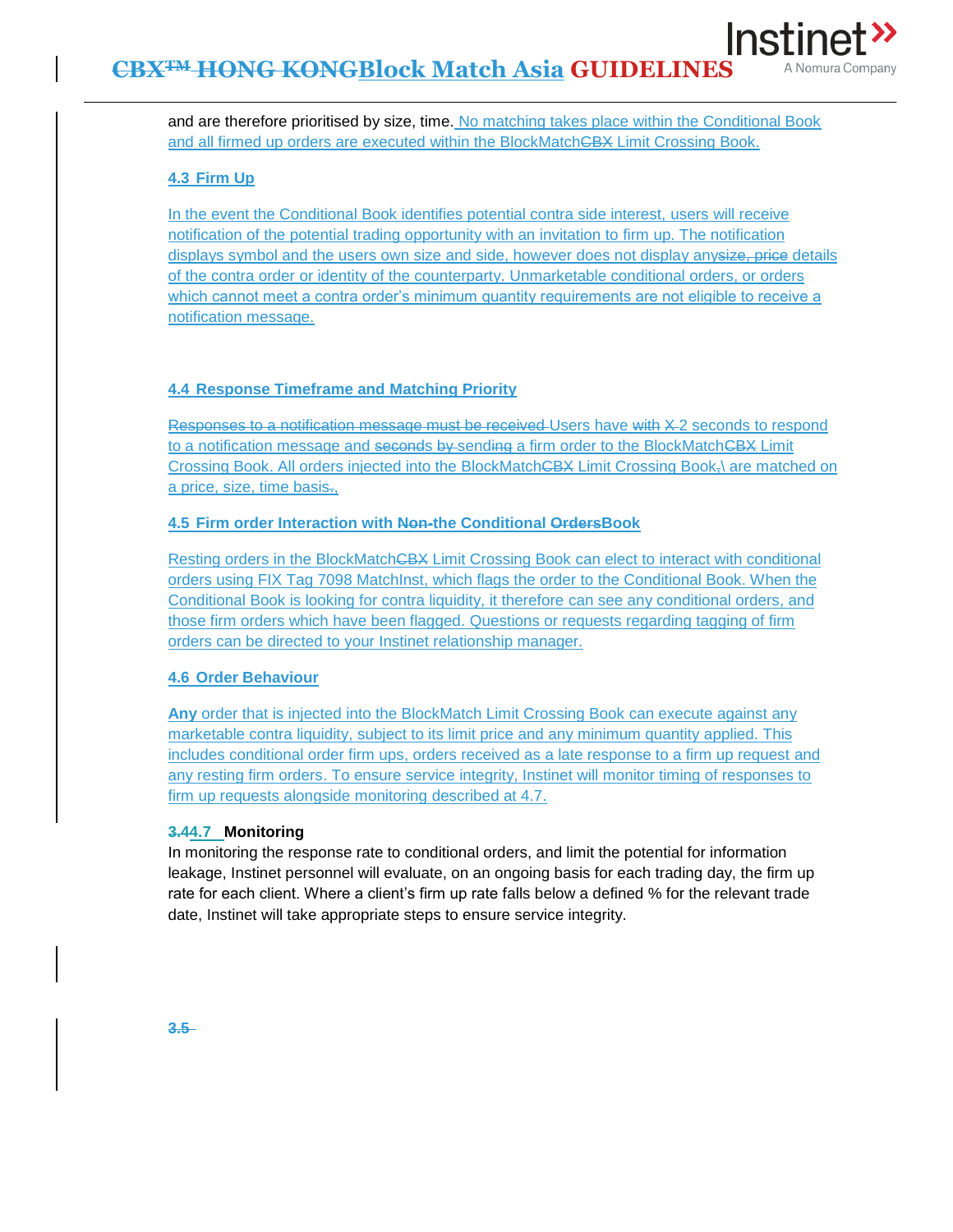<span id="page-5-0"></span>Instinet is an agency only broker and therefore does not have any of its own proprietary orders that access BlockMatch. Within BlockMatch, the matching logic prioritises agency orders over principal meaning for example where two orders are resting at the same price level, the agency order has queue priority over the principal order, irrespective of time entered. Instinet monitors matching priority of orders on a post trade basis to ensure fair treatment and service integrity.

Inctino

Instinet is wholly owned by Nomura Holdings Inc. Some Nomura entities under the same ownership, whilst treated the same as any other client at Instinet, are treated as "proprietary" under the broad definitions in the Code and the SFO (Cap 571). If any of these Nomura entities access BlockMatch, irrespective of the time when their orders are placed, the matching logic prioritises agency orders over principal orders.

In addition, Instinet uses Counterparty Selection profile tagging should clients wish to opt out of any interaction with principal orders.

Instinet is an agency only broker so and therefore does not have any of its own proprietary orders that access CBX. Instinet is wholly owned by Nomura Holdings Inc. Some Nomura entities under the same ownership, whilst treated the same as any other client at Instinet, are treated as "proprietary" under the broad definitions in the Code and the SFO (Cap 571). If any of these Nomura entities access CBX, irrespective of the time when their orders are placed, the matching logic prioritises agency orders over principal orders. For example, where two orders are resting at the same price level, the agency order has queue priority over the principal order, irrespective of time entered. orders of users of CBX Hong Kong who are not proprietary orders will have priority over proprietary orders when such orders are being transacted at the same price. That is, proprietary orders will reduce in priority should a non-affiliated client order at the same price be sent into CBX.

## <span id="page-5-2"></span><span id="page-5-1"></span>**5.6. Trading and Operational Matters**

## **5.16.1 Hours of Operation**

SEHK opening hours for normal trading hours are as follows:

| Time            | <b>Session</b>                        |
|-----------------|---------------------------------------|
| $09:00 - 09:30$ | Pre-open Session                      |
| $09:30 - 12:00$ | <b>Morning Continuous Trading</b>     |
| $12:00 - 13:30$ | <b>Extended Morning Session</b>       |
| $13:00 - 16:00$ | <b>Afternoon Continuous Trading</b>   |
| $16:01 - 16:10$ | Closing Auction (for eligible stocks) |

On Lunar New Year's Eve, Christmas Eve and New Year's Eve, trading hours are cut short to half a day with trading ceasing at 12:30. There will be no trading on New Year's Day and other public holidays in Hong Kong.

There are also other special circumstances such as typhoons where the exchange is closed or has shortened trading hours.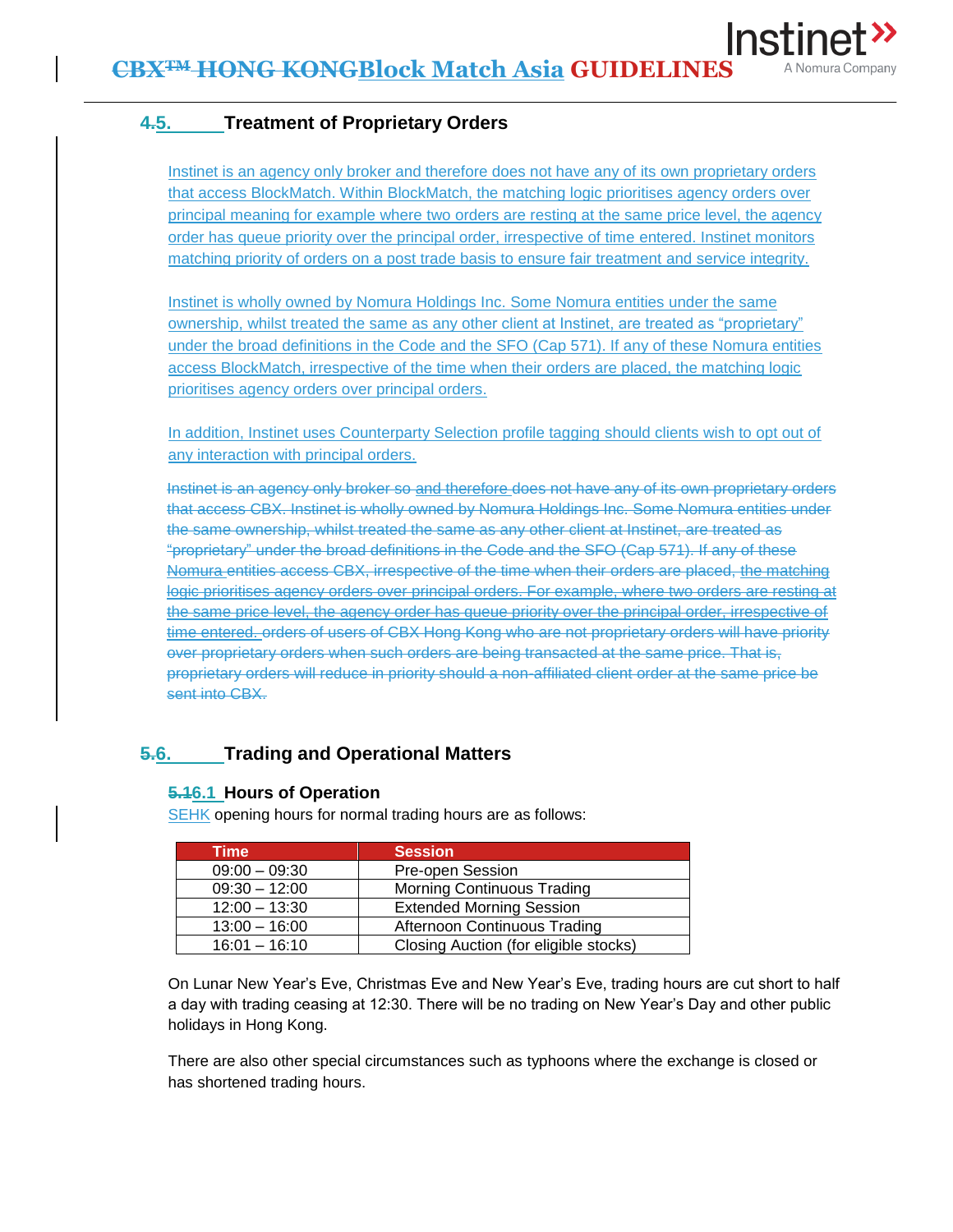BlockMatchCBX operates 2 two distinct order books;-, a regular limit Limit crossing Crossing order book, and a Market On Close order book. In addition, BlockMatchCBX provides a Conditional Book for management of conditional orders, and matching of conditional orders takes place within the Limit Crossing book. Each book operates under the following hours:

| <b>Book</b>             | <b>Operating Hours</b> | <b>Comments</b>                                       |
|-------------------------|------------------------|-------------------------------------------------------|
| <b>Conditional Book</b> | $09:30 - 16:00$        | Holds conditional orders, identifies contra liquidity |
|                         |                        | and requests firm up                                  |
| <b>Limit Crossing</b>   | $09:30 - 16:00$        | Orders can only cross once the stock has opened       |
|                         |                        | on the primary exchange - Continuous trading at       |
|                         |                        | SEHK commences at 09:30.                              |
| Market On Close         | $07:30 - 18:30$        | Orders will cross with an indicative price            |
|                         |                        | (previous close) and then re-price to the closing     |
|                         |                        | price once it is published.                           |

#### <span id="page-6-0"></span>**6.2 Monitoring and Internal Controls**

Instinet operates appropriate system controls to ensure the fair and orderly functioning of BlockMatchCBX including for example the treatment of proprietary orders, execution methodology, Counter party Selection and matching priority as set out in this document.

Instinet conducts monitoring of matching priority on a post trade basis to ensure fair treatment of agency orders over principal orders, and Instinet conducts monitoring of Counterparty Selection settings on a post trade basis to ensure integrity and accuracy of those settings.

Monitoring of conditional firm up requests and responses is stated at 4.7 and where relevant Instinet will take steps to ensure service integrity. 3.3 sets out that clients who do not wish to interact with Liquidity Provider orders, can do so by using Counterparty Selection as described at 7.5.

Management of conflicts of interests is mitigated by:

- Opt-out arrangements. Clients can opt-out of interaction with BlockMatchCBX, and can also opt-out of interaction with particular categories of client, and;
- Within Instinet, real-time visibility of BlockMatch<del>CBX</del> (including pre-trade order level data) is restricted to a need to know basis.
- Monitoring of executions on a post trade basis to ensure integrity of agency over principal.

## <span id="page-6-1"></span>**5.26.3 Timing of Reporting to ExchangeTrade Reporting Timing**

Off exchange transactions that occur during market hours are required to be reported to the HKExSEHK within 1 minute. Transactions concluded outside HKEx SEHK trading hours are reported to the Exchange within the order input period of the Pre-opening session or the first 15 minutes of the commencement of Continuous trading.

Instinet will report all BlockMatchCBX transactions as soon as the HKE<sub>X</sub>-SEHK system is available for reporting. The below table states when a BlockMatchCBX trade is reported: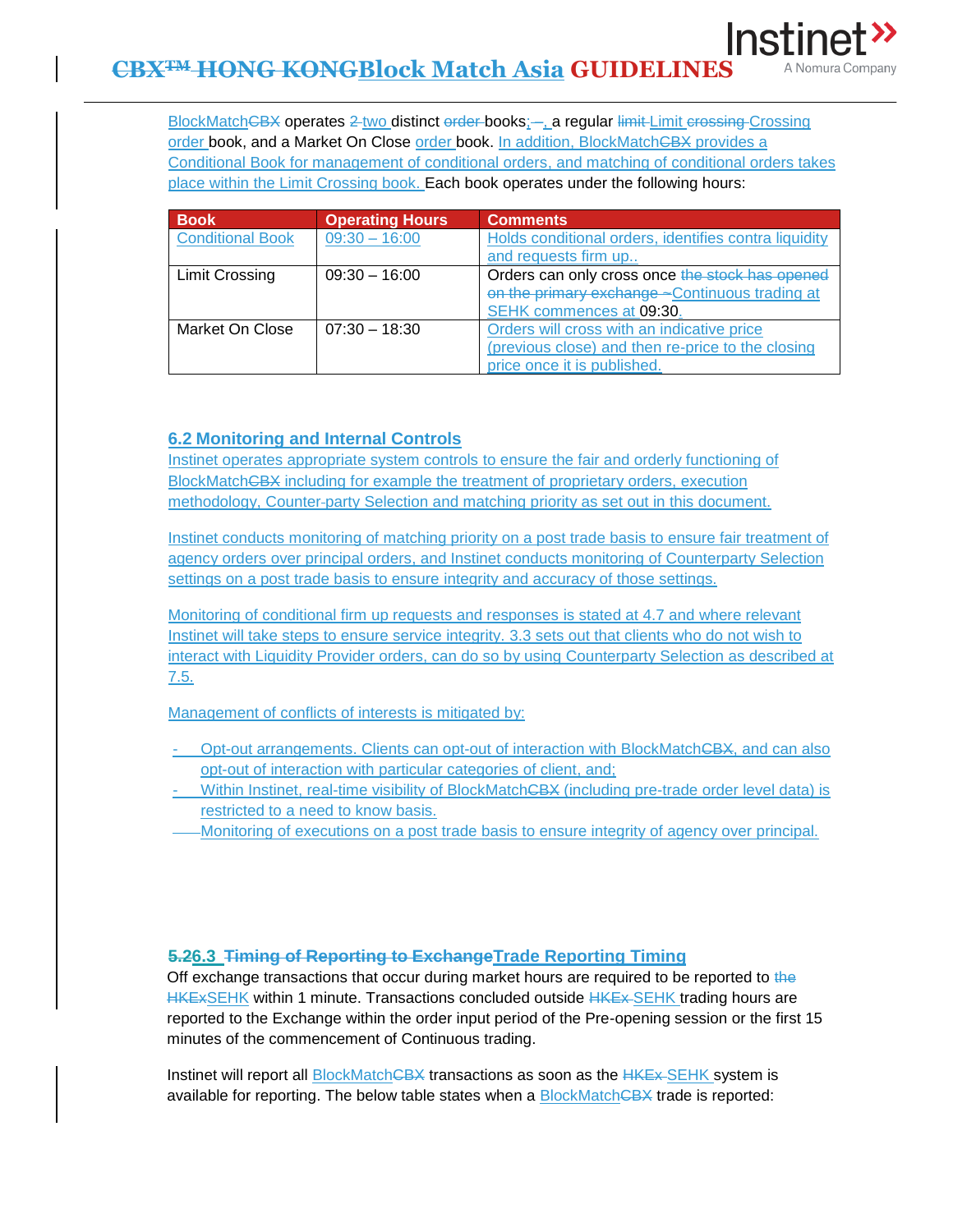| <b>Book</b>        | <b>Time of Trade</b> | <b>Reporting time</b>                       | <b>Comment</b>                                                                                                                                                                                                                                                                                                                                       |
|--------------------|----------------------|---------------------------------------------|------------------------------------------------------------------------------------------------------------------------------------------------------------------------------------------------------------------------------------------------------------------------------------------------------------------------------------------------------|
| Conditional        | $09:30 - 16:00$      | Immediately after the trade                 | Trades entered at 12:00-13:00 report                                                                                                                                                                                                                                                                                                                 |
| <b>Book</b>        |                      | is executed.                                | after 13:00:30.                                                                                                                                                                                                                                                                                                                                      |
| Limit              | $09:30 - 16:00$      | Immediately after the trade                 | Trades entered at 12:00-13:00 report                                                                                                                                                                                                                                                                                                                 |
| Crossing           |                      | is executed.                                | after 13:00:30.                                                                                                                                                                                                                                                                                                                                      |
| Market On<br>Close | 07:30-18:30          | The following trading day<br>After 09:01:30 | These trades are reported to the<br>exchange with a "Previous day"<br>indicator'indicator". i.e. By definition,<br>the trade occurred on the previous day<br>and has the same settlement date as<br>other trades that occurred on the<br>previous day a previous days trade,<br>reported the next morning will have the<br>previous days trade date. |

# <span id="page-7-1"></span><span id="page-7-0"></span>**6.7. Execution Methodology and Trade Priceing**

# **6.17.1 Means of Order Entry and Order Routing**

| <b>Client</b>     | <b>Routing</b>                                                        |
|-------------------|-----------------------------------------------------------------------|
| High touch client | Uses Newport 3, other OMS/EMS or FIX to send orders to coverage       |
|                   | trader-                                                               |
|                   | Coverage trader uses Newport 3 - to access external venues market-via |
|                   | <b>SOR or Instinet Expert Algorithms.</b>                             |
| Low touch client  | Sends order via Newport 3, -er-FIX to SOR-er-, or Instinet Experts    |
|                   | Algorithms-toalgorithms.                                              |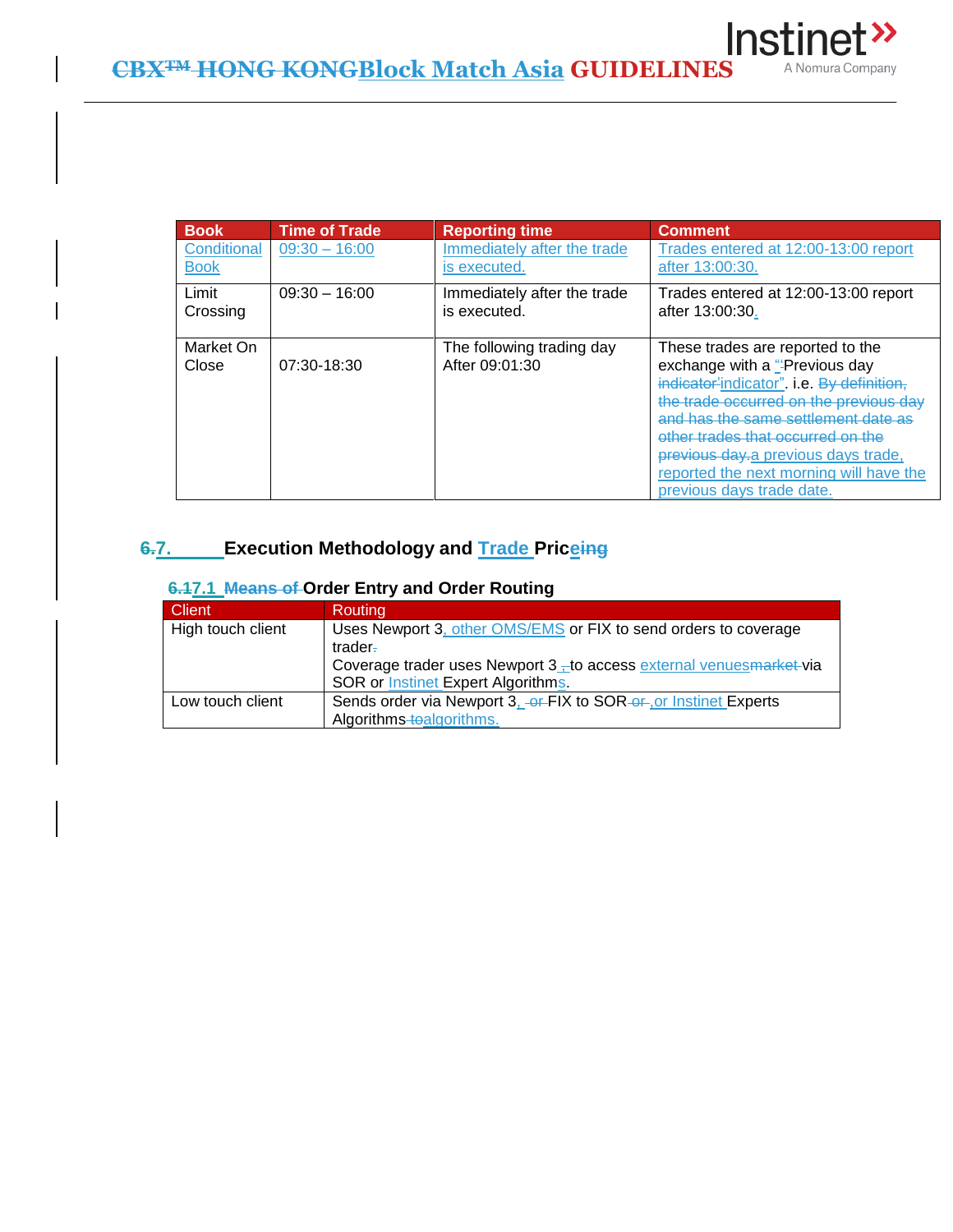Instine **CBXTM HONG KONGBlock Match Asia GUIDELINES** A Nomura Company



 $\ket{3}$ 

| <b>Client</b>                    | Routing                                                 |
|----------------------------------|---------------------------------------------------------|
| <b>Third Party Broker</b>        | Uses own SOR or algorithms to send orders to BlockMatch |
| <b>Direct Client Interaction</b> | Uses FIX to send orders directly to BlockMatch          |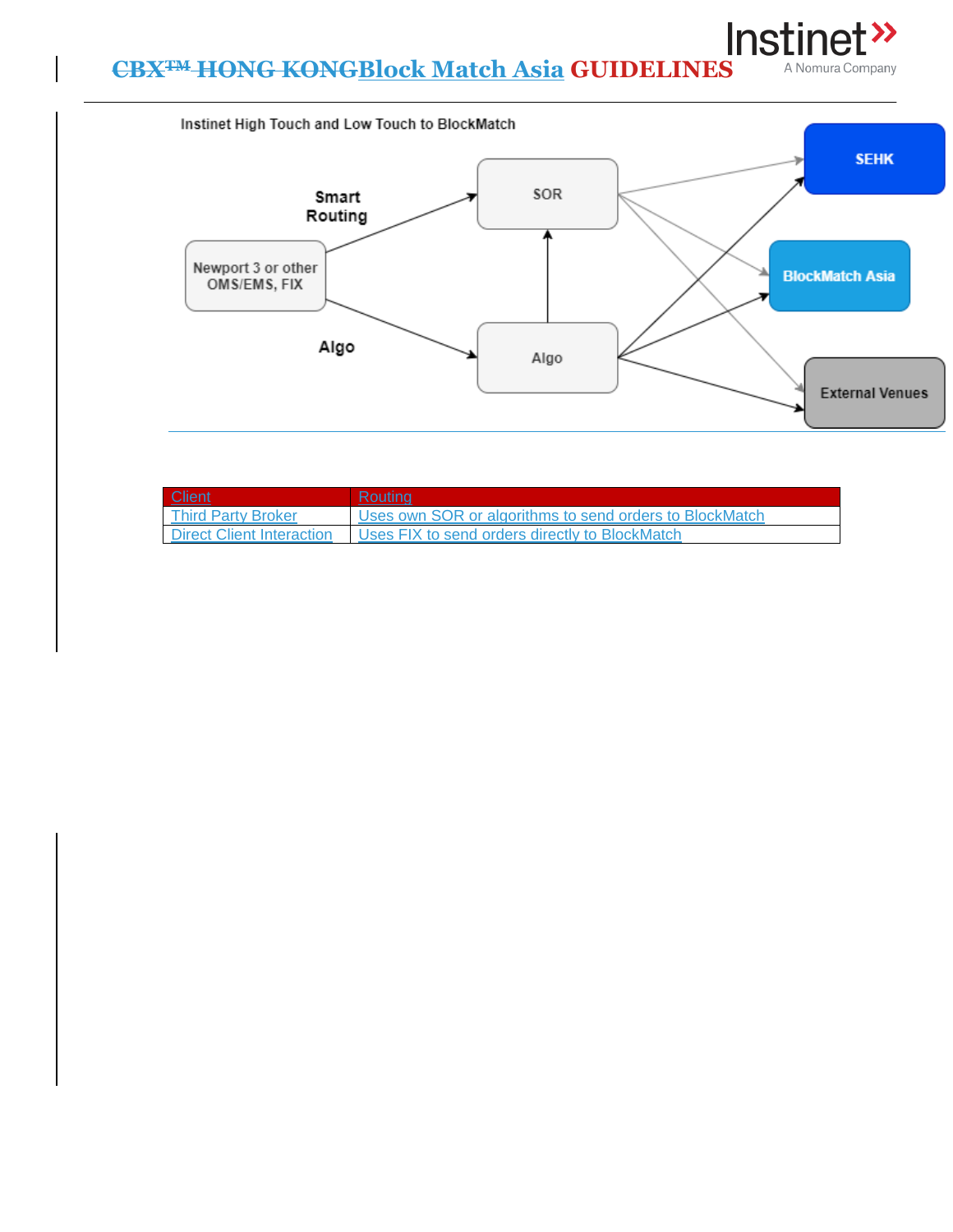Instinet<sup>>></sup> **CBXTM HONG KONGBlock Match Asia GUIDELINES** A Nomura Company





# **7.2 Conditional Order Entry and Firm Up**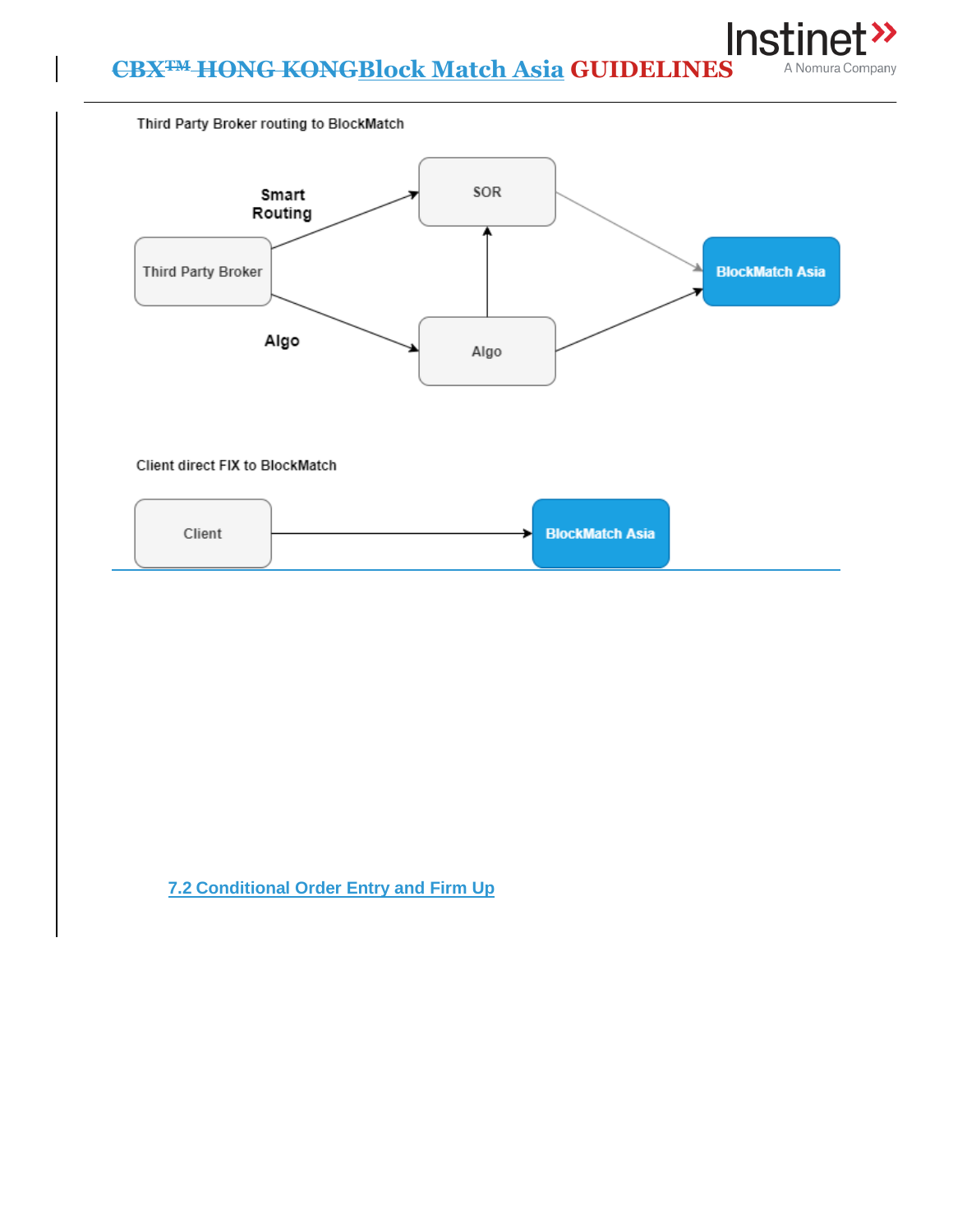# **CBXTM HONG KONGBlock Match Asia GUIDELINES**



Instinet

⊦>>

A Nomura Company

| <b>Outcomes</b>                                                                   |                                                                                                                                                                                                    |  |  |
|-----------------------------------------------------------------------------------|----------------------------------------------------------------------------------------------------------------------------------------------------------------------------------------------------|--|--|
| Both buyer and seller firm up in same size as<br>underlying conditional order     | As described in the workflow above. Buyer has entered<br>a firm order for 500k shares and seller 250k shares.<br>Trade executes at mid-point of the primary exchange<br>for 250k shares.           |  |  |
| Seller firms up in larger size than underlying<br>conditional order               | Seller increases size when firming up and responds<br>with 400k shares rather than 250k, and buyer enters<br>firm order for 500k. Trade executes at mid-point of the<br>primary exchange for 400k. |  |  |
| Buyer firms up in lesser size than underlying<br>conditional order                | Buyer enters firm order smaller in size than original<br>conditional at 200k shares, and seller in full original size<br>of 250k. Trade executes at mid-point of the primary<br>exchange.          |  |  |
| Seller fails respond to firm up request to send a<br>firm order                   | Buyer sends firm order and seller fails to respond.<br>Buyers order will execute against any matchable<br>resting liquidity in the Limit Crossing Book.                                            |  |  |
| Both buyer and seller fail to respond to firm up<br>request and send a firm order | No execution occurs.                                                                                                                                                                               |  |  |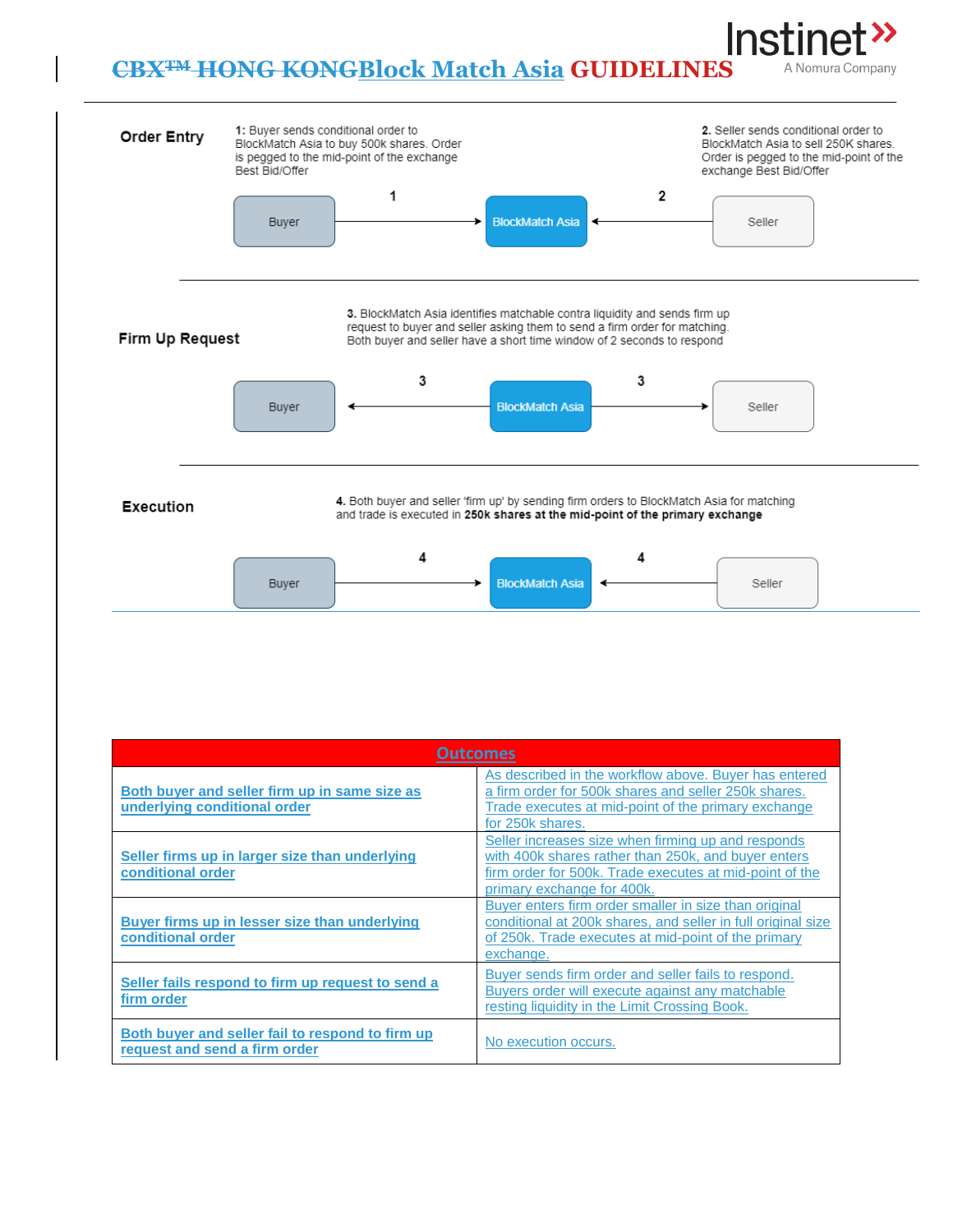

## <span id="page-11-2"></span><span id="page-11-0"></span>**7.3 Onward Routing**

CBXBlockMatch does not provide for routing of orders onwards to other liquidity pools.

## <span id="page-11-1"></span>**6.27.4 Trade Prices**

Within the Limit Crossing Book, Limit orders and pegged orders, within CBX can only cross at, or better than the best bid or ask published by  $HKE \times SEHK$  at theat point in timetime of execution. This also applies for stocks that triggered the volatility control mechanism. If the HKEx trading at SEHK is a crossed book or in suspension, locked then CBX-BlockMatch will not execute trades.

Market- On- Close orders will cross with an indicative price (previous close) and then re-price to the closing price once it is published.

Instinet received receives pricing price information feeds from the HKExSEHK or other market data vendors we consider reliable. In exceptional circumstances, pricing information may be delayed due to reasons beyond Instinet's control, which may result in orders being matched in BlockMatch CBX outside the prevailing best bid and ask on HKExSEHK.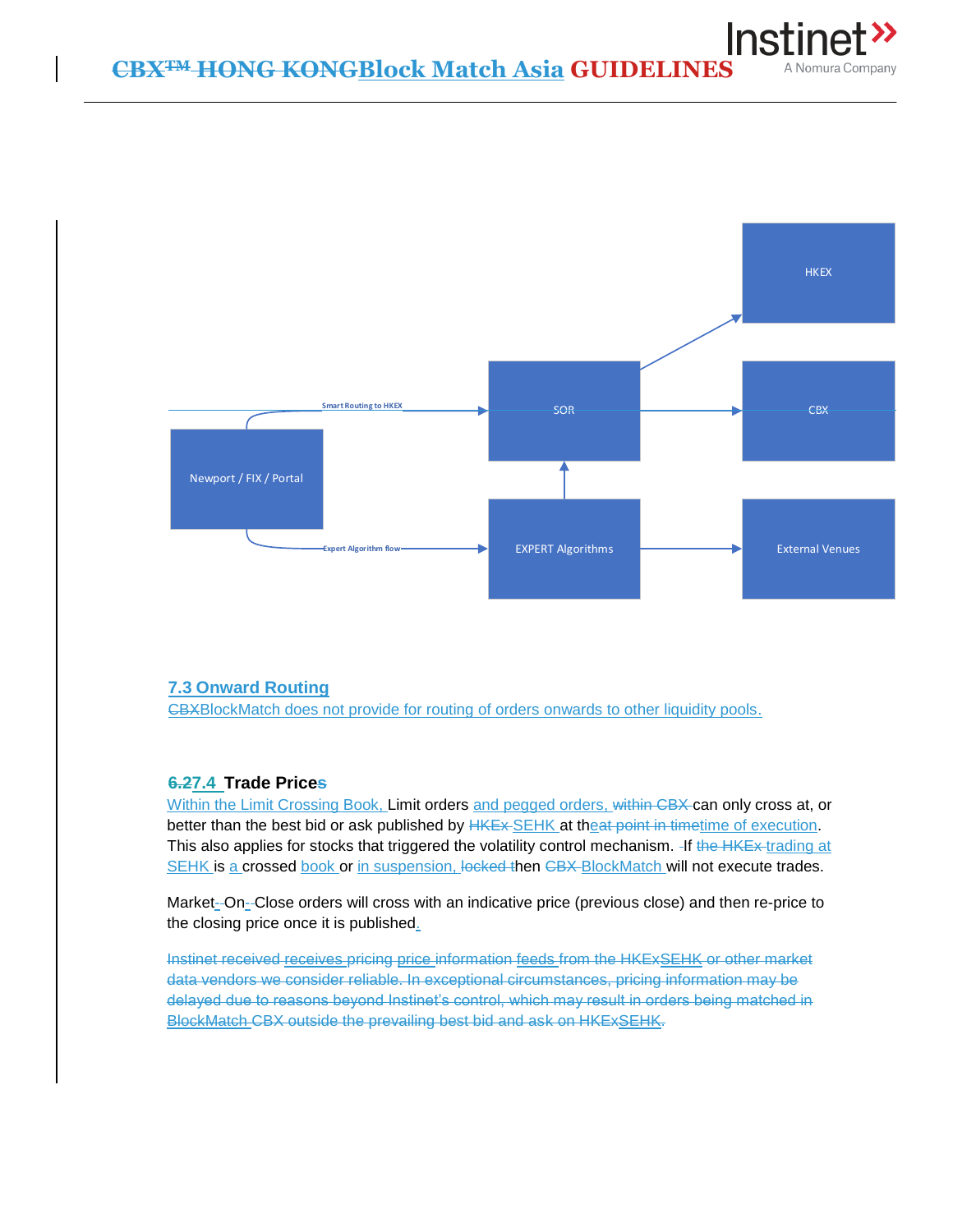## **7.5 Counterparty Selection**

Within BlockMatchCBX, Instinet categorises clients based on the nature of their order flow within one of the following profiles:

Instine:

, Nomura Company

- **Institutional:** Agency flows and agency algo users
- **Principal:** Nomura proprietary trading desk flow
- **Liquidity Provider**: Specialised liquidity providers (including low-latency strategies)
- **Active Trader**: Other latency sensitive participants (not restricted to liquidity provision strategies)
- Partner Broker: DMA flow from external brokers

Clients can choose to tailor their interactions to target one or multiple profiles (the default setting is to interact with all profiles). Counterparty selection requests should be directed to your Instinet relationship manager. Instinet may monitor executions, and in addition will review Counterparty Selection settings and execution reports monthly to ensure service integrity.

Clients have a MemberProfile: the category which the client belongs to, and TargetProfiles: the categories the client is willing to interact with.

- **-** MemberProfile: maps a client to a profile., and is used to define the categories to which a client belongs.
- **-** TargetProfile: maps a client to the profiles against which it is willing to cross. Each client can have any number of target crossing profile codes.

## **7.6 Priority**

Matching priority in the Limit Crossing Book is on a price, size, time basis meaning where there are several orders resting at the same price level, larger sized orders go to the top of the queue. Where orders at a given price level are of the same size, orders are then prioritised by time. Priority in the Market-on-Close Book is time only, as all orders are matched at the closing auction price. Priority in the Conditional Book is size, time, as all orders are pegged to the mid--point of the SEHK best bid offer.

In additionaddition, agency orders have priority over principal orders at any given price level.

#### <span id="page-12-0"></span>**6.37.7 Order Types**

CBX-BlockMatch supports the following order types:

| <b>Order Type</b> | <b>Comment</b>                                            | <b>Matching</b><br><b>Priority</b> |
|-------------------|-----------------------------------------------------------|------------------------------------|
| Limit             | Limit Order is an order with a limit price                | Price, Size,<br>Time               |
| Fill or Kill      | The order will be totally filled or cancelled immediately | Price, Size,<br>Time               |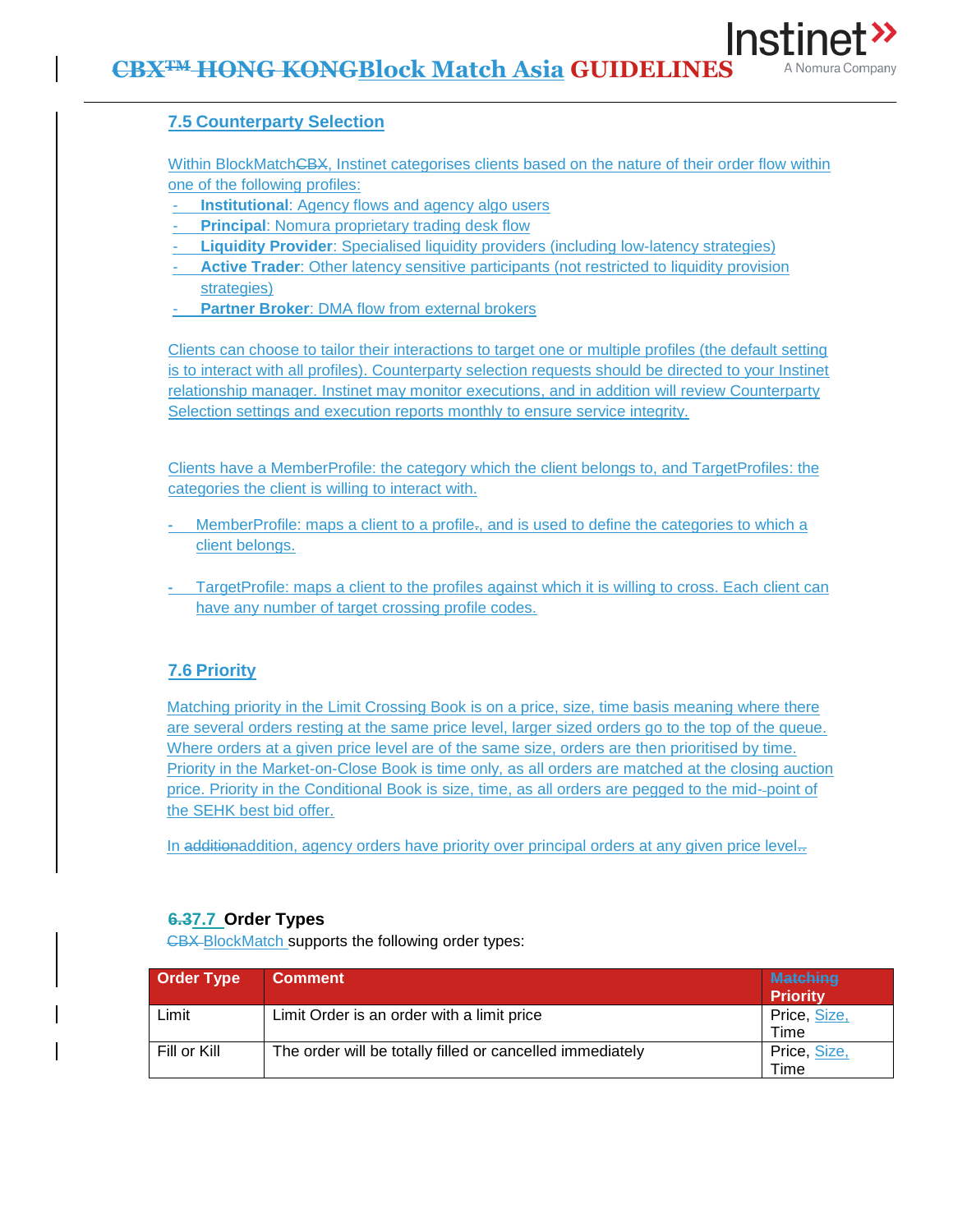# **CBXTM HONG KONGBlock Match Asia GUIDELINES**

|                                                     | Instinet <sup>&gt;&gt;</sup> |
|-----------------------------------------------------|------------------------------|
| <b><i>MHONG KONGBlock Match Asia GUIDELINES</i></b> | A Nomura Company             |
|                                                     |                              |

| Immediate or             | The order will trade as much as possible and the have the residual                                                                                                                                                                                                                                                                                                                                                                                                                                                                                                                                                                                                                                                                                                                                                                                                                                                                                                                                                                                                                                                                                                                                                                                               | Price, Size,                           |
|--------------------------|------------------------------------------------------------------------------------------------------------------------------------------------------------------------------------------------------------------------------------------------------------------------------------------------------------------------------------------------------------------------------------------------------------------------------------------------------------------------------------------------------------------------------------------------------------------------------------------------------------------------------------------------------------------------------------------------------------------------------------------------------------------------------------------------------------------------------------------------------------------------------------------------------------------------------------------------------------------------------------------------------------------------------------------------------------------------------------------------------------------------------------------------------------------------------------------------------------------------------------------------------------------|----------------------------------------|
| Cancel                   | cancelled immediately                                                                                                                                                                                                                                                                                                                                                                                                                                                                                                                                                                                                                                                                                                                                                                                                                                                                                                                                                                                                                                                                                                                                                                                                                                            | Time                                   |
| <b>Iceberg</b><br>Pegged | A 'Display Qty' which is smaller than the order quantity is specified.<br>The quantity as shown on CBX is the display quantity and each time<br>the display qty is completely tradedexhausted, the remaining portion<br>of the order up to the display quantity is displayed. The remaining<br>portion joins at the end top of the order queue.<br>Multiple pegged order types supported:                                                                                                                                                                                                                                                                                                                                                                                                                                                                                                                                                                                                                                                                                                                                                                                                                                                                        | Price, Size, Time<br>Price, Size, Time |
| orders                   | Primary Peg Types:<br>Basic Primary Peg - pegged to the <i>primary</i><br>$\circ$<br>marketSEHK best bid or offer. Order will float<br>dynamically move with the market up to the limit<br>price.<br>Primary Peg with Increments - pegged at user<br>$\circ$<br>defined increment away from the same side of the<br>primary marketSEHK best bid or offer.<br>Mid Peg Types:<br>Basic Mid Peg - pegged to the middle-mid-point of<br>$\circ$<br>the primary marketSEHK best bid and ooffer. Order<br>will fleat-dynamically move with the market up to the<br>limit price.<br>Mid Peg with Increments - pegged at user defined<br>$\circ$<br>increment away from middle of <b>primary marketSEHK</b><br>best bid er-offer. - Order will fleat-dynamically move<br>with the market up to the limit price.<br>Market Peg Types:<br>Basic Market Peg – pegged to the contra-side of the<br>$\circ$<br>primary marketSEHK best bid or offer. Order will<br>float-dynamically move with the market up to the limit<br>price.<br>Market Peg with Increments - pegged at user<br>$\circ$<br>defined increment away from the contra-side of the<br>primary marketSEHK best bid or offer. - Order will<br>float-dynamically move with the market up to the limit<br>price. |                                        |
| <b>MOC</b>               | "Market On Close" - A pre-close cross using Trades are executed at<br>the day's <b>SEHK</b> closing auction price. - Clients using MOC will be sent<br>"indicative fills" as they are matched, using the previous day's<br>closing price. Final executions will be sent shortly after the market<br>closes, once the closing price is calculated, and are repriced to the<br>day's closing auction price, following completion of the SEHK closing<br>auction. - Trades will be reported to HKEx-SEHK on the following<br>trading day using the "previous day's trade" flag.                                                                                                                                                                                                                                                                                                                                                                                                                                                                                                                                                                                                                                                                                     | Time only                              |

## <span id="page-13-0"></span>**7.8 Minimum Quantity**

Clients can apply a minimum executable quantity, specified as a set number of shares on a per order basis.

## <span id="page-13-1"></span>**7.9 Price StepsTick Sizes**

Price stepsTick Sizes in CBX BlockMatch are defined as follows: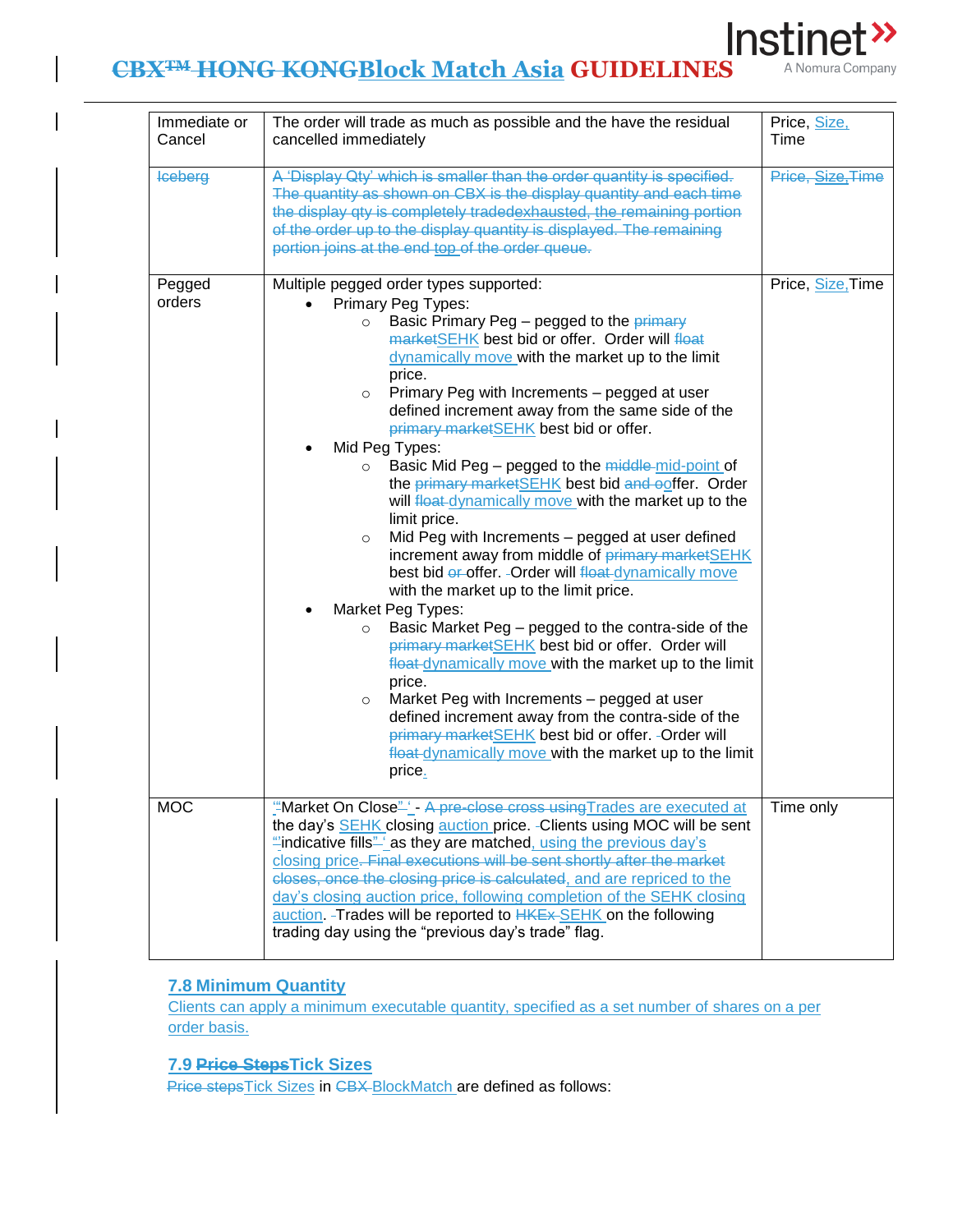# **CBXTM HONG KONGBlock Match Asia GUIDELINES**

| Low Range | <del>ligh Range</del> | <b>Price Step</b> |
|-----------|-----------------------|-------------------|
| θ         | 0.2499                | 0.001             |
| 0.25      | 0.4999                | 0.001             |
| 0.50      | 9.9999                | 0.001             |
| 40.00     | <u>19.9999</u>        | 0.002             |
| 20.00     | 99.999                | 0.005             |
| 400.00    | <del>199.9999</del>   | 0.010             |
| 200.00    | 499.9999              | 0.020             |
| 500.00    | 999.9999              | 0.050             |
| 4000.00   | <u>1999.9999</u>      | 0.100             |
| 2000.00   | 4998.9999             | 0.200             |
| 5000.00   | 9995                  | 0.500             |

Instine

A Nomura Company

| <u>ow Range</u> | ligh Range   | <u>Price Step</u> |
|-----------------|--------------|-------------------|
| $\underline{0}$ | <u>9.999</u> | 0.001             |
| 0.25            | 0.499        | 0.001             |
| 0.5             | 9.999        | 0.001             |
| 10              | 19.998       | 0.002             |
| 20              | 99.995       | 0.005             |
| <u>100</u>      | 199.99       | 0.01              |
| 200             | 499.98       | 0.02              |
| 500             | 999.95       | 0.05              |
| 1000            | 1999.9       | 0.1               |
| 2000            | 4999.8       | 0.2               |
| 5000 or above   |              | 0.5               |

Orders entered into CBX BlockMatch that are ofhave a limit price between the spread will be rounded conservatively; that is, for buy orders, downwards to the nearest price step and upwards for sell orders.

#### <span id="page-14-0"></span>**6.47.10 Quantity**

CBX will accept board lots only. Any mixed or odd lot orders will be rejected. Board lots are defined and set by SEHK.

The maximum order size is defined on a per-client basis as part of Instinet's standard pre-trade risk controls. There is no default maximum share/lot size for orders entered into CBXBlockMatch.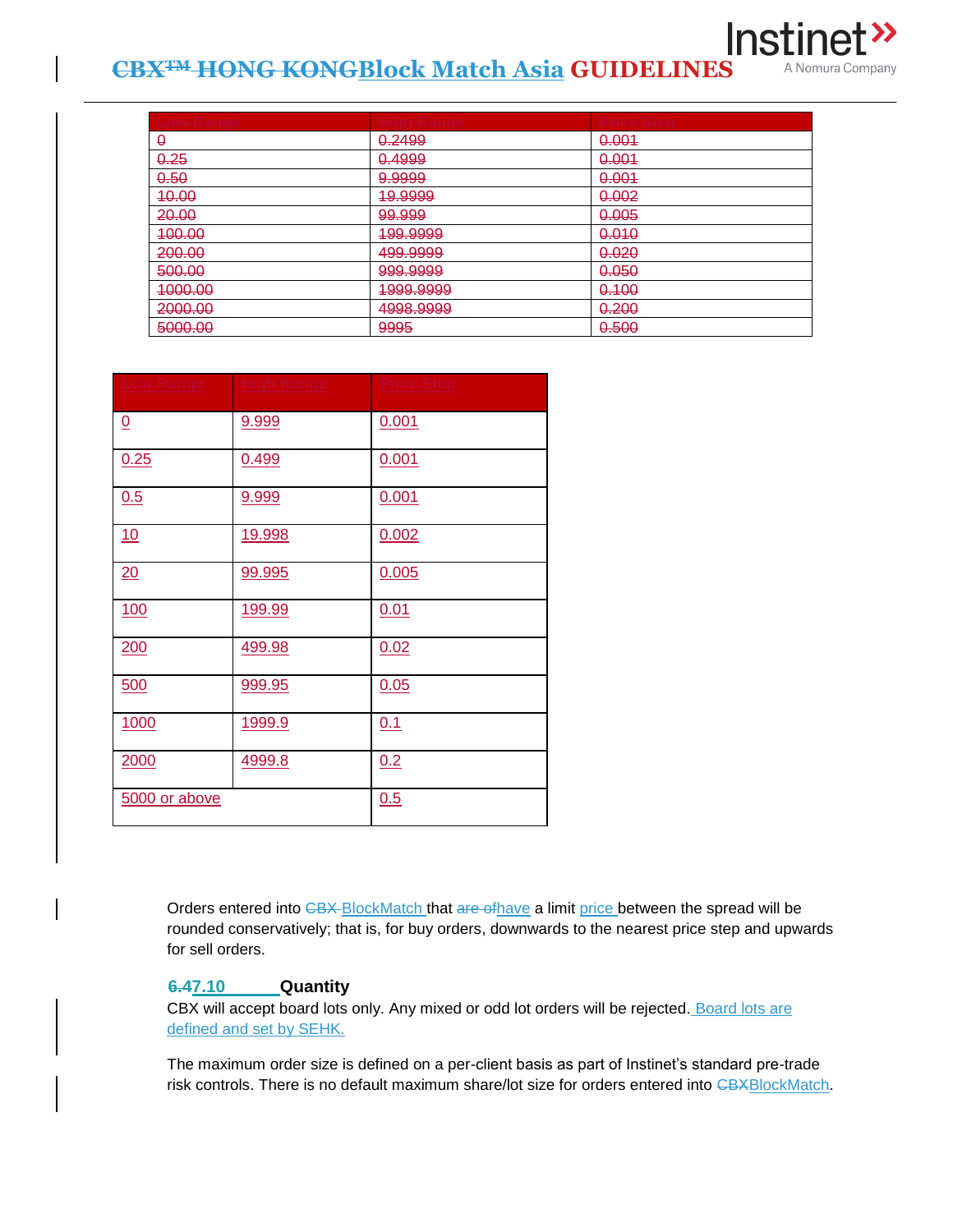## <span id="page-15-0"></span>**6.57.11 Side**

CBX-BlockMatch will support Buy and Long Sell only. Any other side will be rejected.

#### <span id="page-15-1"></span>**6.67.12 Supported Securities**

CBX-BlockMatch will support trading of all securities tradeable on HKEx-SEHK that have the same settlement process as an ordinary stock. This includes ordinary stocks, exchange traded funds, warrants but not bonds. Orders for Hong KongSEHK bonds will be rejected.

## <span id="page-15-3"></span><span id="page-15-2"></span>**7.8. Cancellation and Amendment Process**

#### **7.18.1 Client cancellation**

Clients are able to cancel orders sent to the reqular limit book of CBX-BlockMatch Limit Crossing or Conditional Book at any time until they become fully filled.

Market- On- Close orders may be cancelled at any time, but once an indicative fill has been issued, that part of the order can no longer be cancelled.

#### <span id="page-15-4"></span>**7.28.2 Client amendment**

Clients are able to modify the quantity and price of their orders in the Limit Crossing Book subject to price, size, time priority. In the Conditional Book size, time priority and time priority in the Market-On-Close Book. Amended orders are timestamped with time amended and prioritised accordingly.

Clients are able to modify the quantity and price of their orders in CBX. Any change to the price, or an increase in quantity will result in losing queue priority. Amendments to decrease the quantity will remain at their existing location in the queue.

#### <span id="page-15-5"></span>**7.38.3 Trade Cancel/Trade Correct**

Instinet has discretion to cancel/correct a trade that has already occurred on CBXBlockMatch. This facility is not generally available and will only be used to correct genuine errors of faults. Trades already reported to the exchange cannot be cancelled/corrected by Instinet, as they are subject to the Rules of SEHK..-

#### <span id="page-15-6"></span>**7.48.4 Force Cancel**

In the event of a force majeure, connectivity problems, clearly anomalous trades or other relevant and genuine emergency situations, Instinet reserves the right to force cancel an order in BlockMatchCBX, if in Instinet's absolute discretion, such a cancellation is required. Impacted participants will be notified for any such cancellations.

Orders outstanding in BlockMatchCBX after trading hours will be cancelled back to clients. They will not roll over to the next trading day.

#### <span id="page-15-7"></span>**7.58.5 Contingency Arrangement**

If BlockMatchCBX is not operational due to a system failure, data services failure or any other reasons, unexecuted order may be either cancelled, or held pending resolution of the incident. Instinet will use appropriate communication channels to inform impacted users clients of the causes, or possible causes and to confirm the way orders will be handled.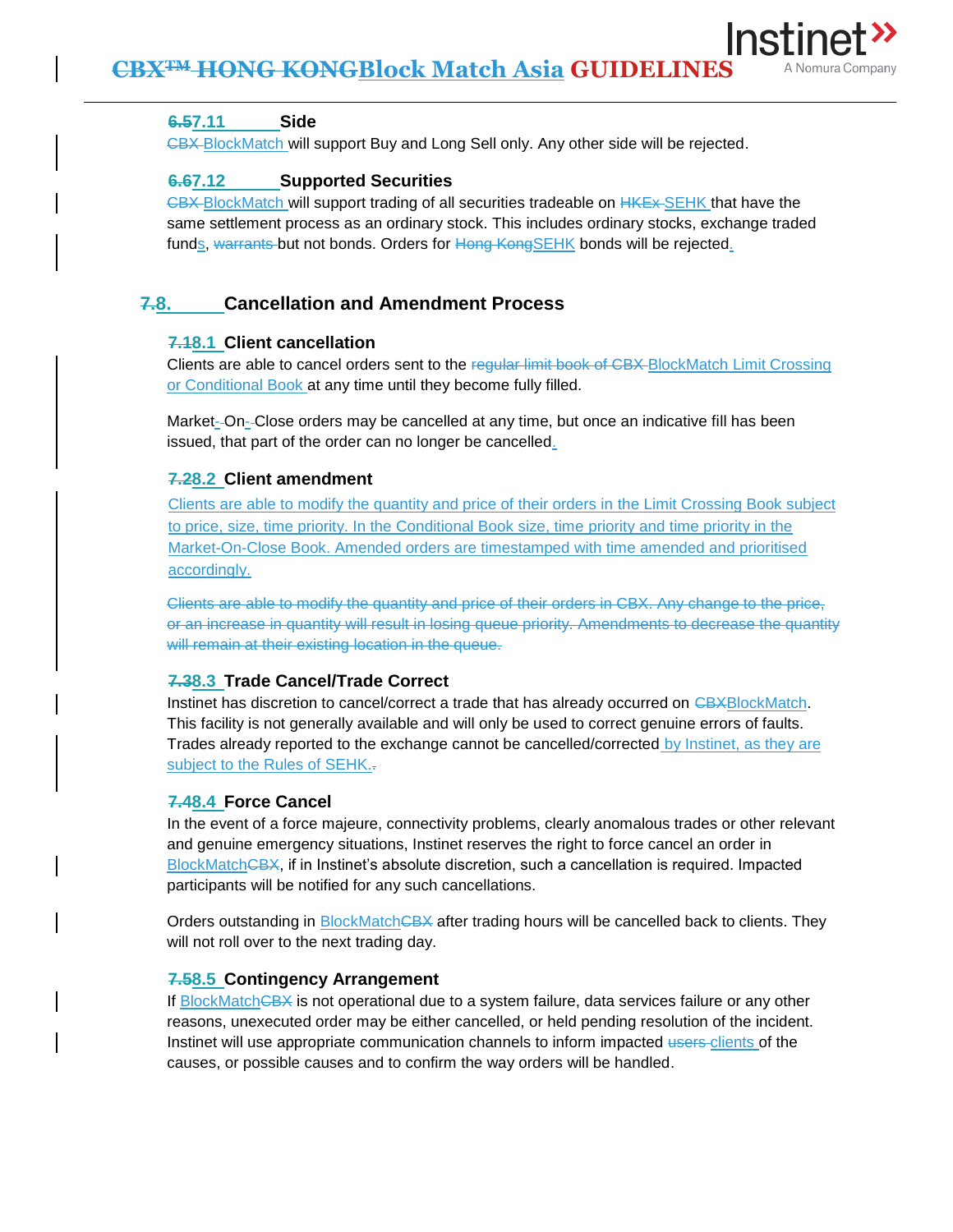### <span id="page-16-0"></span>**8.9. Aggregation**

Orders are not aggregated in BlockMatchCBX.

## <span id="page-16-1"></span>**9.10. Self-crossing**

By default, all clients can self-cross with themselvesexecute against their own contra orders in BlockMatchCBX. However, this can be turned off ilf required..., the default setting can be changed and clients andcan switch off self--crossing. Clients are expected to have controls in place to ensure compliance with relevant rules, particularly regarding prevention of wash -trades.

## <span id="page-16-3"></span><span id="page-16-2"></span>**10.11. Internal Control Process**

#### **10.111.1 Stock Suspended from TradingSuspension**

There will be no trading of stocks at during any crossing time in CBX-BlockMatch if the trading of the stock is in suspended suspension by at HKExSEHK.

In the case of a Market On Close cross, if after the preliminary match the stock becomes suspended from trading, Instinet will still execute the match if a Closing price is ascertainable by Instinet. The indicative trade will be cancelled if a Closing price cannot be determined by Instinet.

#### <span id="page-16-4"></span>**10.211.2 Price Range checking**

As noted in section [6.2,](#page-11-2) BlockMatchCBX will allow matching of orders on the regular limit bookin the Limit Crossing Book at or better than the HKEx's best available bid and offer on SEHK at that point in time. Orders more aggressively priced (but still within Instinet's pre-trade risk controls set up on a per client basis) will be rounded down to the far touch price and more passively priced orders more passive will sit rest in the book until they come into range, or BlockMatchCBX closes for the day.

#### <span id="page-16-5"></span>**10.311.3 Schedule of Internal Users**

In order to provide monitoring, support, governance, and operational assistance to clients,  $\pm$ the following Instinet users have access to certain data within BlockMatchCBX:

| <b>Department</b>     | <b>Title</b>                                 | <b>Real-time</b><br>visibility? | <b>Reason for Access</b>                                 |
|-----------------------|----------------------------------------------|---------------------------------|----------------------------------------------------------|
| Technology            | <b>Asia Trading Operations</b>               | Υ                               | Application support                                      |
|                       | <b>Product Strategy</b>                      | N                               | Product support                                          |
| Operations            | Middle Office/settlements                    | N                               | Allocations, booking, clearing and<br>settlement         |
| Legal &<br>Compliance | Compliance                                   | N                               | Trade surveillance and monitoring                        |
| Front office          | Electronic coverage                          | N                               | Account coverage for clients                             |
|                       | Responsible officers/<br>regulatory managers | N                               | Supervision and Management                               |
|                       | <b>Head of Liquidity Strategy</b>            | $\underline{\mathsf{N}}$        | Managing development of ALP<br>liquidity and performance |